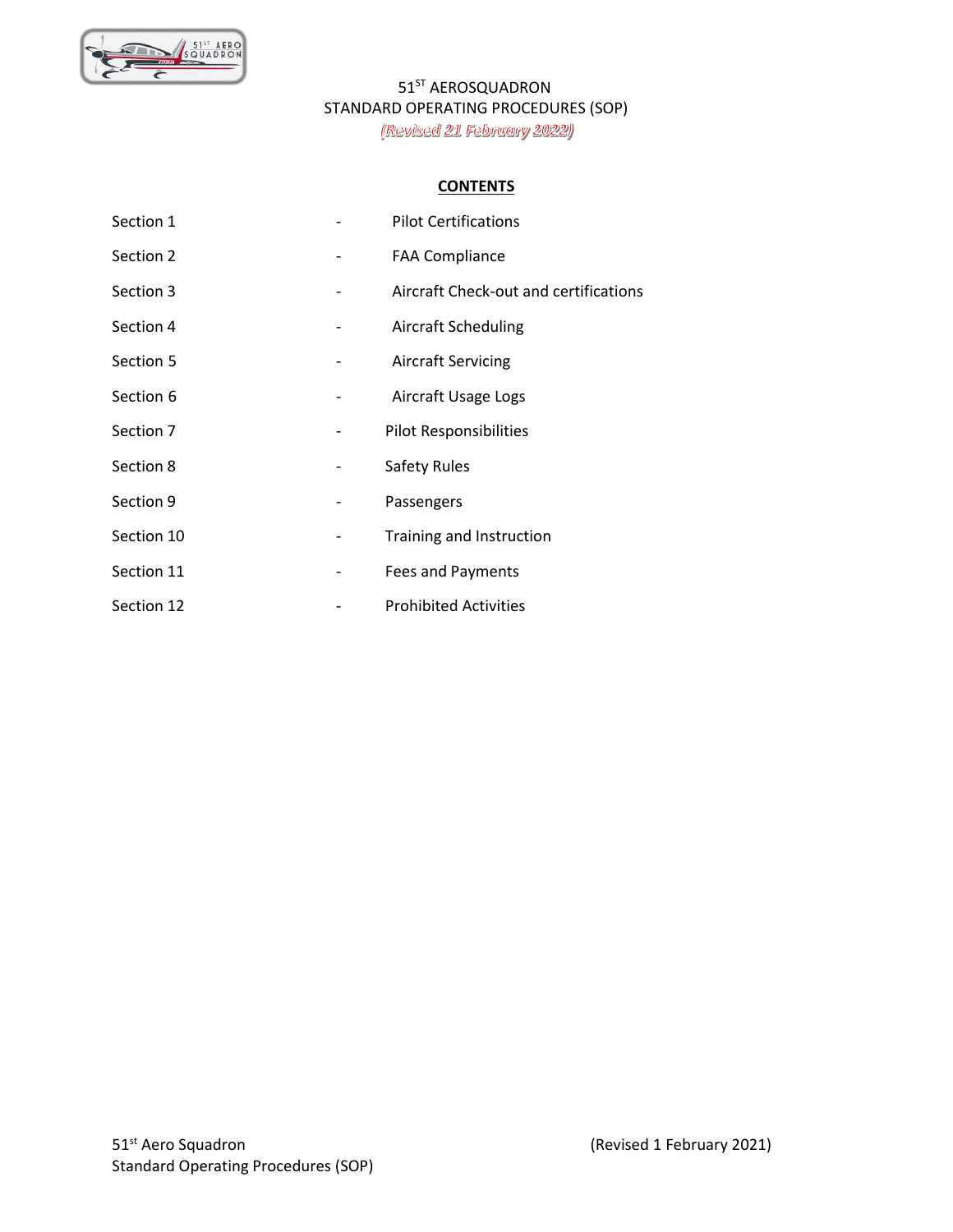

#### **Section 1. Pilot Certifications.**

Prior to scheduling a club aircraft for the first time, a member must be a member in good standing.

Pilots will provide a copy of their valid Pilots License, Birth Certificate/proof of citizenship (TSA Required documentation), and Current Medical Certificate, Current Bi-Annual Flight Review (BFR), and present their Logbook (for total hour verification) to the Chief Pilot prior to scheduling club aircraft for the first time.

New members must successfully complete a check out in a club aircraft with one of the clubs CFI/IIs or the Chief Pilot and receive an endorsement in their logbook to that effect.

Pilots must be current at their certification level and aircraft type to schedule club aircraft.

Pilots must input all licensing, certifications, endorsements, Bi-Annual Flight Review (BFR), and current Medical Certificate Date in Flight Circle, before receiving scheduling privileges.

Pilot status may be: Student Pilot (working with a Club CFI/II); Private Pilot; Instrument Rated Pilot; or CFI/II.

#### **Section 2. FAA Compliance.**

As FAA Certified Pilots and properly certificated Student Pilots, all club members acknowledge their obligation and agree to operate all club aircraft according to and in strict compliance with all applicable Federal Aviation Regulations (FARs).

#### **Section 3. Aircraft Checkout and Certification.**

All members, upon initial acceptance as a member, will complete a check out in one of the Club's aircraft, by one of the Club CFI/II instructors.

Initial Check-Out. Club CFI/IIs will review the flight and training experience of each member and have the member demonstrate proficiency in ground and flight maneuvers as defined by the CFI and develop an appropriate program for any member conducting a Check-ride in any club aircraft.

Recurrent Training. Each active club member authorized to schedule and fly club aircraft will complete a biennial review with a club CFI/II, in a club aircraft, every 24 months, or 12 months if a pilot has less than 200 hours flight time. All recurrent training will be logged in the members log book by the responsible CFI/II, and CFI/II will enter the date of the BFR and its duration (24 months) into Flight Circle.

All Club members will maintain proficiency by conducting their Biennial Review (FAR 61.56 and FAR 61.57 and have it properly annotated in their logbooks. Members who conduct their BFR with another, nonclub, instructor will scan and email that endorsement page of their logbook to the Chief Pilot. The Chief Pilot will enter the information into Flight Circle.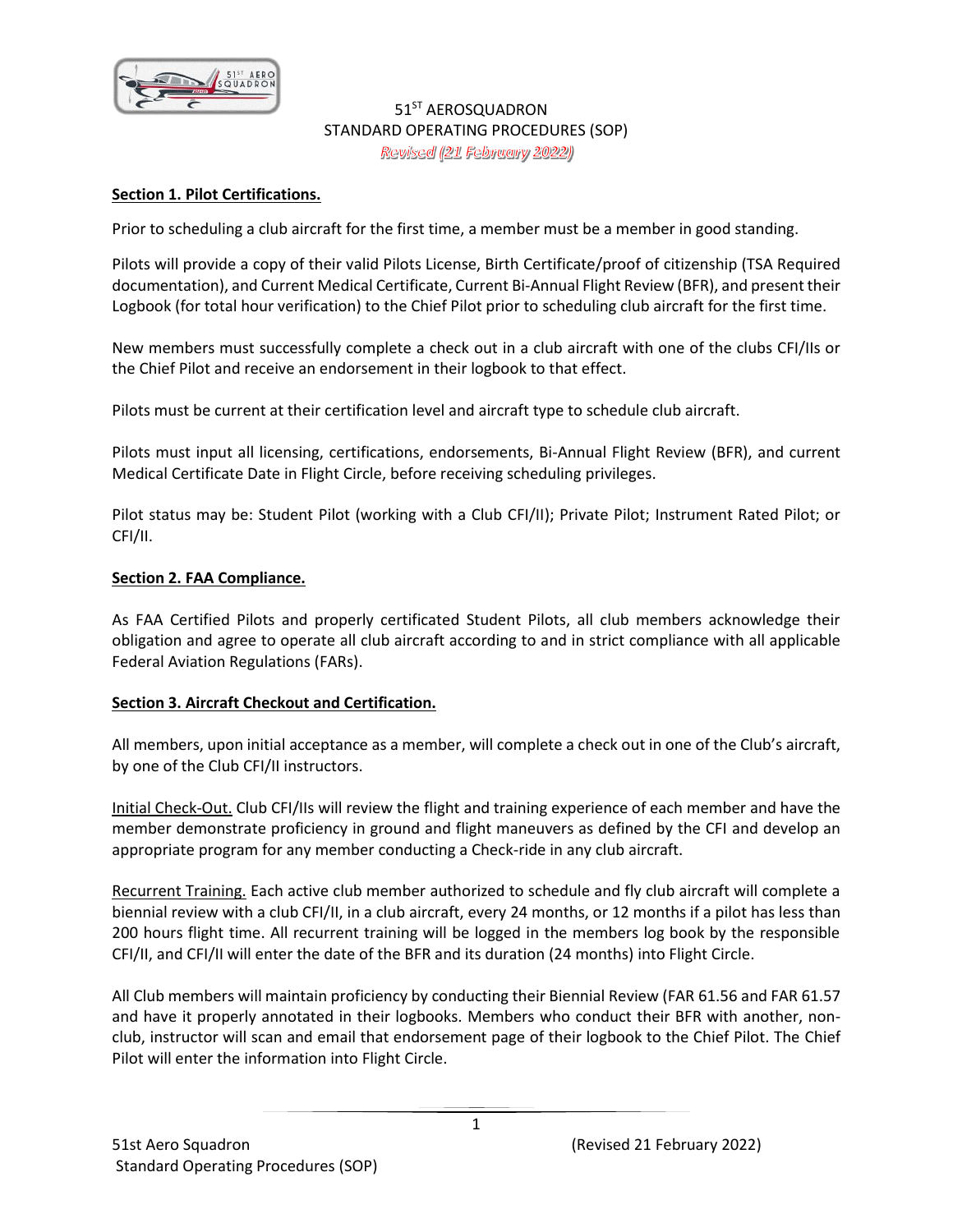

## **Section 4. Scheduling.**

General. The 51<sup>st</sup> Aero Squadron uses an on-line scheduling program called "Flight Circle" (FC). Access to Flight Circle is available to all active members in good standing.

Upon approval of a new member, payment of the Application Fee, and successful completion of a Check-Ride by the Chief Pilot or designated CFI/II, members will be forwarded the link for the registration instructions.

Maintenance of FC Scheduling Data. The Maintenance Officer, as the Administrator, is responsible for maintaining current and accurate data in the FC application for all club aircraft.

Courtesy in Scheduling. Each Club member will exercise common courtesy to other club members when reserving club aircraft. This includes:

a. Not scheduling long pre-flight or post-flight "buffer times."

b. Returning aircraft within the reserved time block.

c. Advising other club members, who have follow-on reservations, of any unexpected delays in returning within scheduled times. Acceptable delays include weather and mechanical issues and/or if they return early from their scheduled flight.

d. When members schedule an aircraft for longer than 4 hours, destination and total duration of reservation will be noted in notes section of reservation.

e. Member's will be restricted to 10 reservations in Flight Circle, per each six month period, not including "day-of" "Pop-Up" scheduling requests.

b. Reservation Durations.

1. Normal Reservations - may be between 1 and 4 hours in duration.

2. Day Trips – are defined as any flight reservation that makes a club aircraft unavailable more than 4 hours.

3. Overnight Flights are defined as any flight that requires a club aircraft to be left (and secured) at another airport. Overnight flights will generally depart on a scheduled day and return the next calendar day. The minimum flight time charge (Usage Fee) will be (1) hour of Tachometer time, per 24 hour period or fraction thereof, or actual Tachometer time, whichever is greater.

4. Weekend Flights – are defined as a flight that originates on a Friday and terminates on a Sunday. The minimum flight time charge (Usage Fee) will be (1) hour of Tachometer time, per 24 hour period or fraction thereof, or actual Tachometer time, whichever is greater.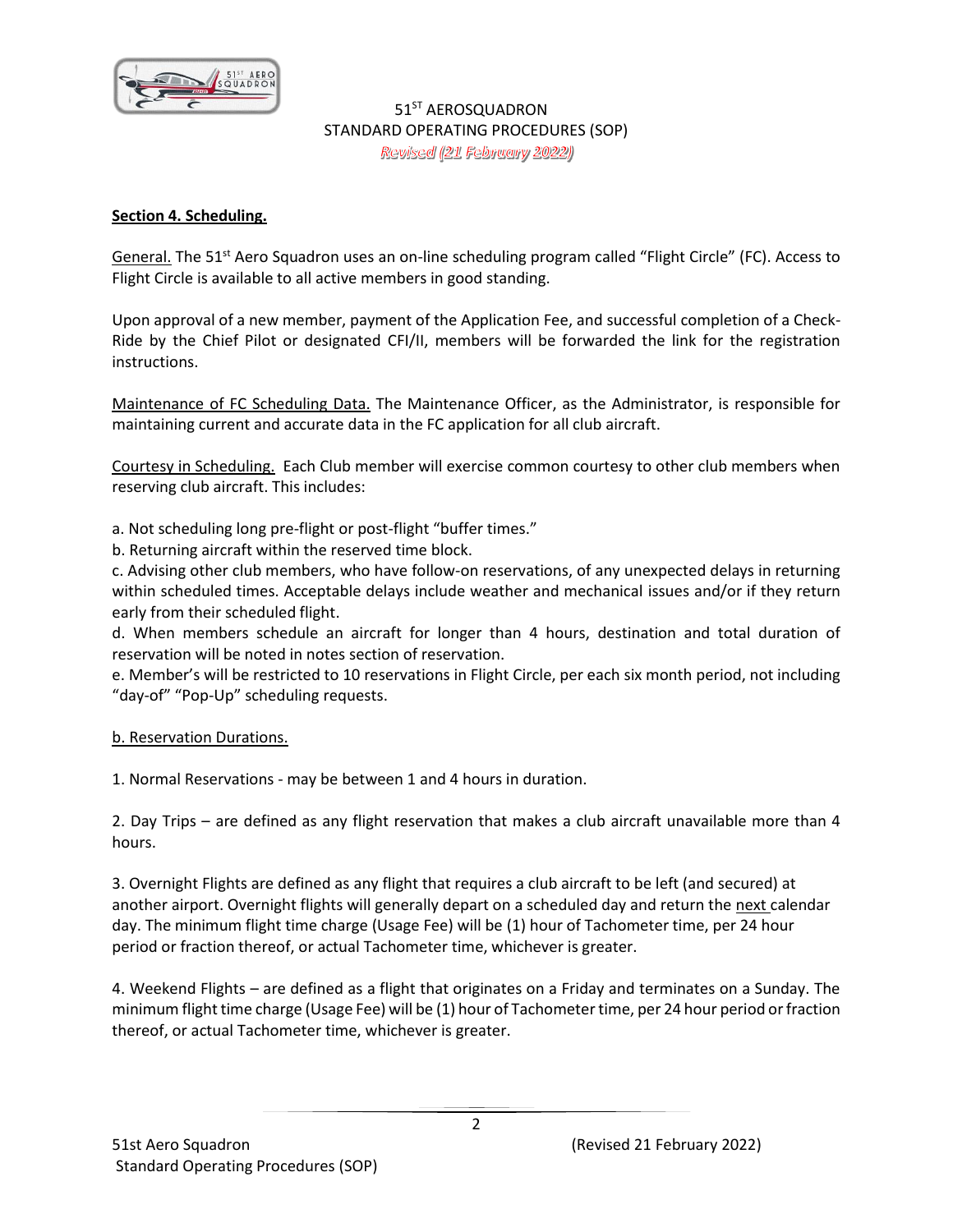

5. Long Duration Flights – are defined as flights where a club aircraft is unavailable for other use for a period of two or more days. The minimum flight time charge (Usage Fee) will be (1) hour of Tachometer time, per 24 hour period or fraction thereof, or actual Tachometer time, whichever is greater per day.

c. Scheduling Details (Comments Section). Member will ensure that all flight reservations contain information in the "Comments" section that describe the purpose of the flight (i.e., Instruction, Single Day Cross Country, Long Duration Flight, Overnight Flight, vacation, business trip, etc.) Members will also include destination airport (if long distance, long duration or overnight), and club members contact info. The purpose of this information is for flight tracking, or to notify a club member of a maintenance issue or un-forecasted weather issues.

e. Reservation Cancellations. Members should schedule flights with a high degree of certainty that the flight will be completed. This will reduce the number of cancellations to a minimum. Members will avoid making "tentative" or "speculation" flight reservations in the system.

In the event a cancellation becomes necessary the member will log into FC and cancel the flight at the earliest possible time. When cancelling a reservation in FC, the member will be presented with a pop-up dialogue block to enter the reason for the cancellation. Members must report a reason for any cancellation.

f. Use of FC Reports. The Chief Pilot, Maintenance Officer and or the Executive Leadership may use FC reports to track aircraft usage and to offer changes or modifications to these Standard Operating Procedures.

#### **Section 5. Aircraft Servicing.**

All club aircraft are provided to members on a "wet" basis (Fuel is included in the usage fee of the aircraft). The Club has a credit card on file with the Bessemer FBO and will be used for all local fuel purchases.

There will always be 2QTS of aircraft oil, a funnel, cleaning supplies, paper-towels, and a storage crate in the baggage compartment of all club aircraft. Oil, cleaning supplies, paper-towels, etc. will be stored in the hangars. Pilots should ensure that the required materials and supplies are present in the aircraft before each flight.

If oil needs to be added prior to flight, use the oil in the storage crate and record the amount used in the aircraft logbook.

The Club funds, nor credit cards will ever be used to service or fuel any Non-51<sup>st</sup> Aero Squadron aircraft.

If a member needs to purchase fuel or other servicing for a club aircraft when on an over-night, weekend, or long-duration flight they will add these receipts to the Flight Circle flight close out and payment system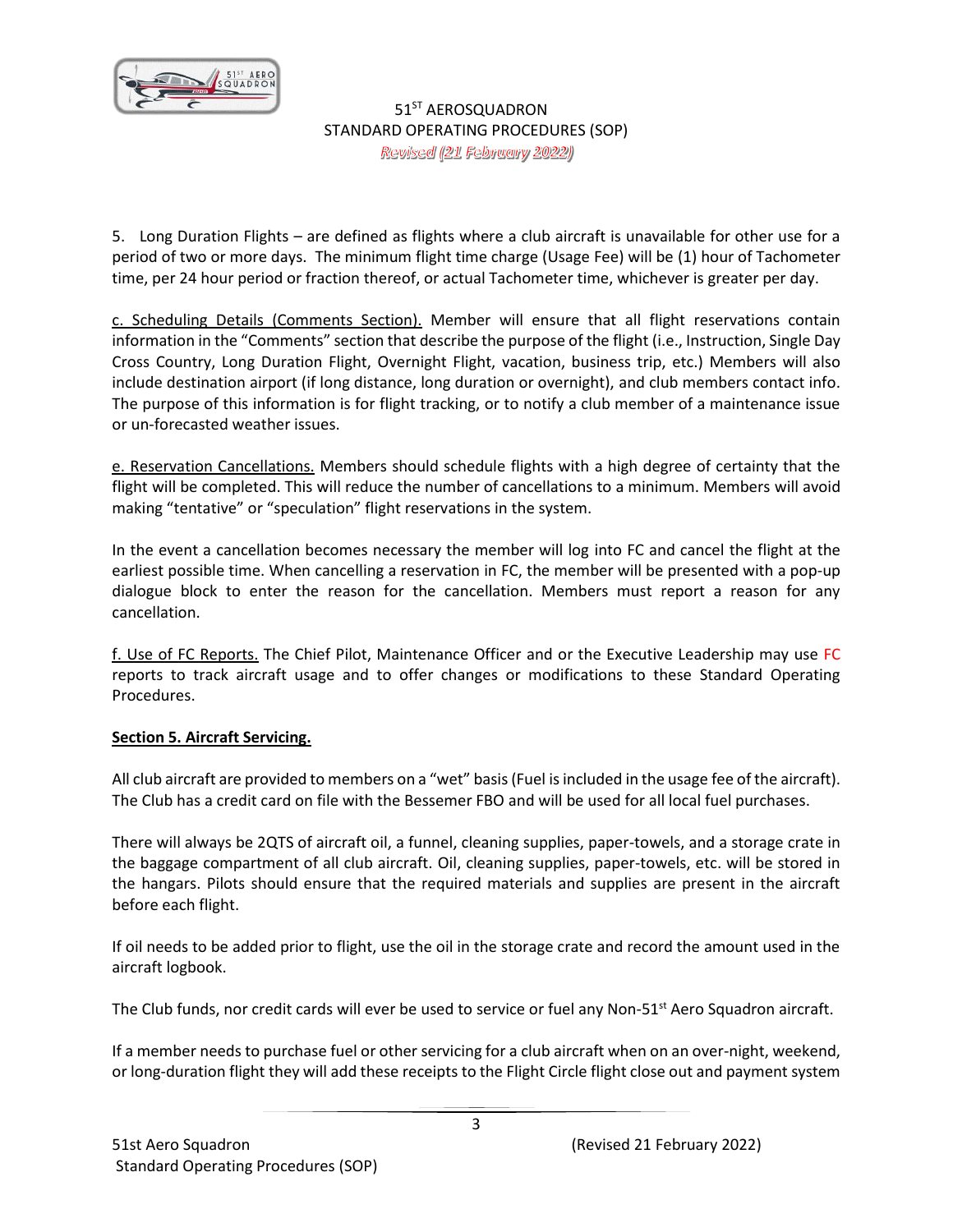

and upload copies of all receipts into FC, or scan and email them to the Treasurer upon completion of the flight. The club will reimburse members on a dollar-for-dollar basis, provided the member turns in complete and legible receipts that show the name and location of the fueling facility, date of purchase, number of gallons of fuel, quarts of oil, the per each price and the amount spent on that purchase. Members may deduct the total amount of fuel and oil from the aircraft usage fee.

Other FBO Charges. When a member is operating a club aircraft away from our home field, all costs associated with any other field (not including fuel and oil charges) are the responsibility of the member. These include, but are not limited to: landing fees, tie-down fees, hangar fees, or other support charges. In the event of severe weather, the Chief Pilot may approve hangar storage fees to be reimbursed to the member to protect the club aircraft.

## **Section 6. Usage Logs.**

Members are required to complete aircraft usage logs upon completion of a flight. Members will ensure all entrees are legible and complete including all fuel (added away from our home base) and oil added. Tachometer hours and Hobbs hours are complete an accurate at the end of a flight.

Blank usage log pages are maintained in each hangar. DO NOT write on the back of current usage logs, or add a line below the form. Instead take a blank usage log and add it to the aircraft logbook.

Aircraft logs will also contain a discrepancy log (SQUAWK sheet). Members will record any operating issue, equipment malfunction, or significant discrepancy in the Discrepancy Log and report major (aircraft airworthiness issues) digitally (via text or email) to the Chief Pilot immediately upon discovery. Additionally, members will add the SQUAWK to Flight Circle which will immediately inform the Maintenance Chief and the Chief Pilot.

The Chief Pilot and Maintenance Officer will investigate any significant discrepancies to determine if it constitutes an airworthiness or safety of flight issue. He will make a determination to ground the aircraft and make it unavailable in the FC.

The Maintenance Officer will report the aircraft available when the discrepancy has been cleared.

#### **Section 7. Pilot Responsibilities.**

It will be the members' responsibility to ensure that club aircraft are fully functional and ready to fly before take-off.

Members are responsible for ensuring all aircraft information is properly annotated and logged in the appropriate log book sections and any discrepancies are noted and the Chief Pilot and Maintenance Officer are informed.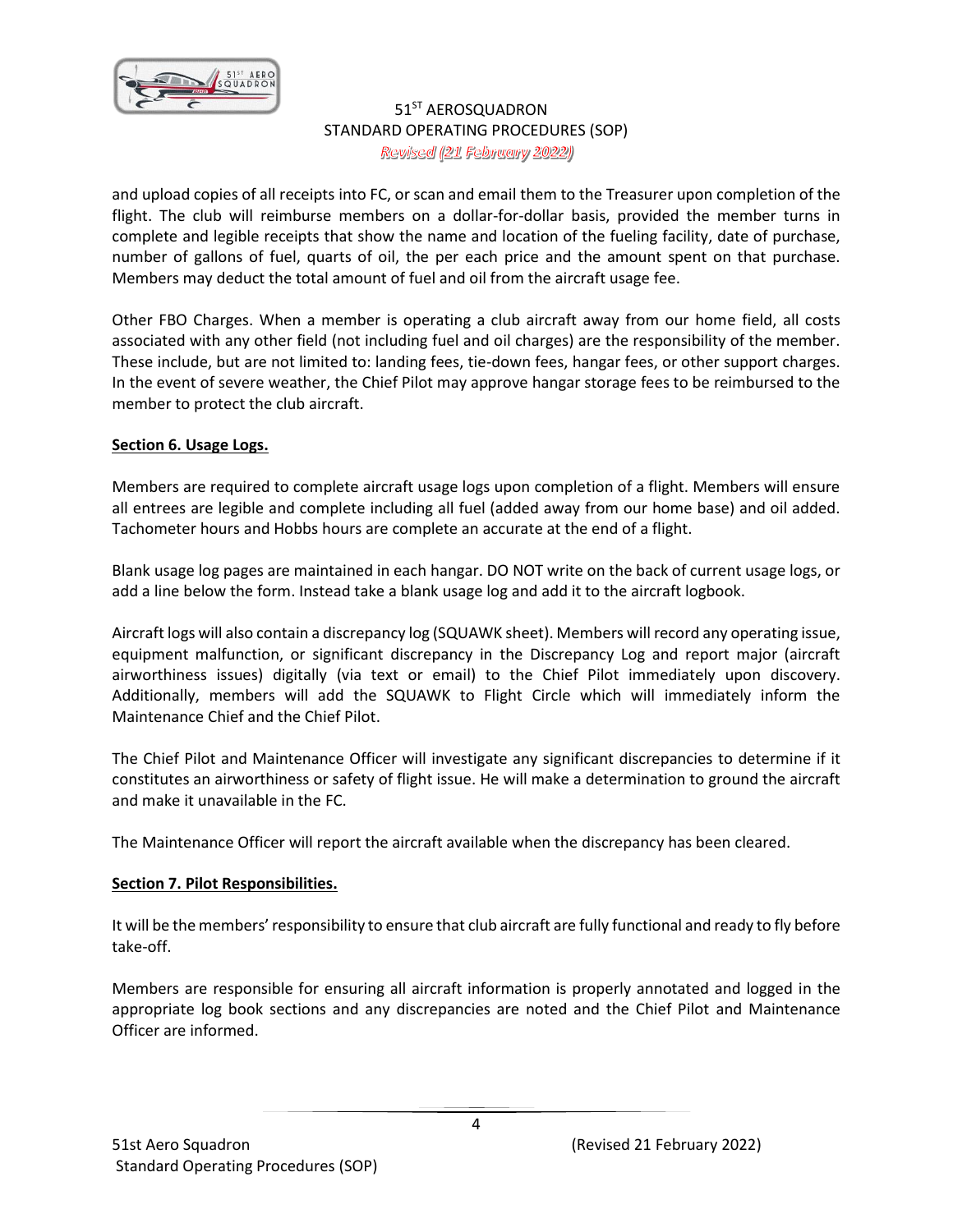

Members are responsible for operating club aircraft within published operating limits as set forth in each aircraft's respective Pilot Operating Handbook (POH).

Members are responsible for ensuring all club aircraft are kept clean and free of trash and unnecessary clutter. Members who are found to habitually leave trash behind in the aircraft or who fail to secure the aircraft properly after each use to the minimum essential standards (as stated in "Minimum After Operations Standards") may have their scheduling privileges suspended.

Minimum After Operations Standards:

1.Ensure that the avionics switch is set to OFF.

- 2. Ensure that the Master switches, and all other panel switches are set to OFF.
- 3. Ensure that the starter (Magnetos) switch is set to OFF.
- 4. Ensure the key is placed in the aircraft logbook.
- 5. Ensure that the Pilot vent window is closed and locked.
- 6. Leave aircraft logbook on the pilot seat.
- 7. **Clean out all trash, debris, and personal equipment from the aircraft.**
- 7. Close and latch the door and the cargo door.
- **8. Have all fuel tanks filled to the "tabs."**
- 9. Place the Cowl Blocks in place.
- 10. Place the wheel chocks in place.
- 11. Place the Pitot-stack cover on.

12. When closing the hangar doors, ensure you place the security bolt through the bottom of the door and into the hole in the concrete.

13. Lock the hangar door, and replace the hangar lock key in the key box and scramble the code.

#### **Section 8. Safety.**

All members will operate club aircraft in accordance with FAA Regulations and within the limits described in the Pilot's Operating Handbook (POH) for that aircraft.

Members will not operate club aircraft into forecast or known icing conditions.

Members should use standard Safety and Risk Management assessments and systems to ensure safe flight.

Members should use a Risk Assessment Checklist to ensure they have identified and taken appropriate actions to mitigate risk to themselves and club aircraft.

Members should adopt a system of Aeronautical Decision Making (ADM) that assists them in identifying risks and outcomes and they should also set their own limitation standards (Personal Minimums) to mitigate Risk and eliminate safety hazards during their flights.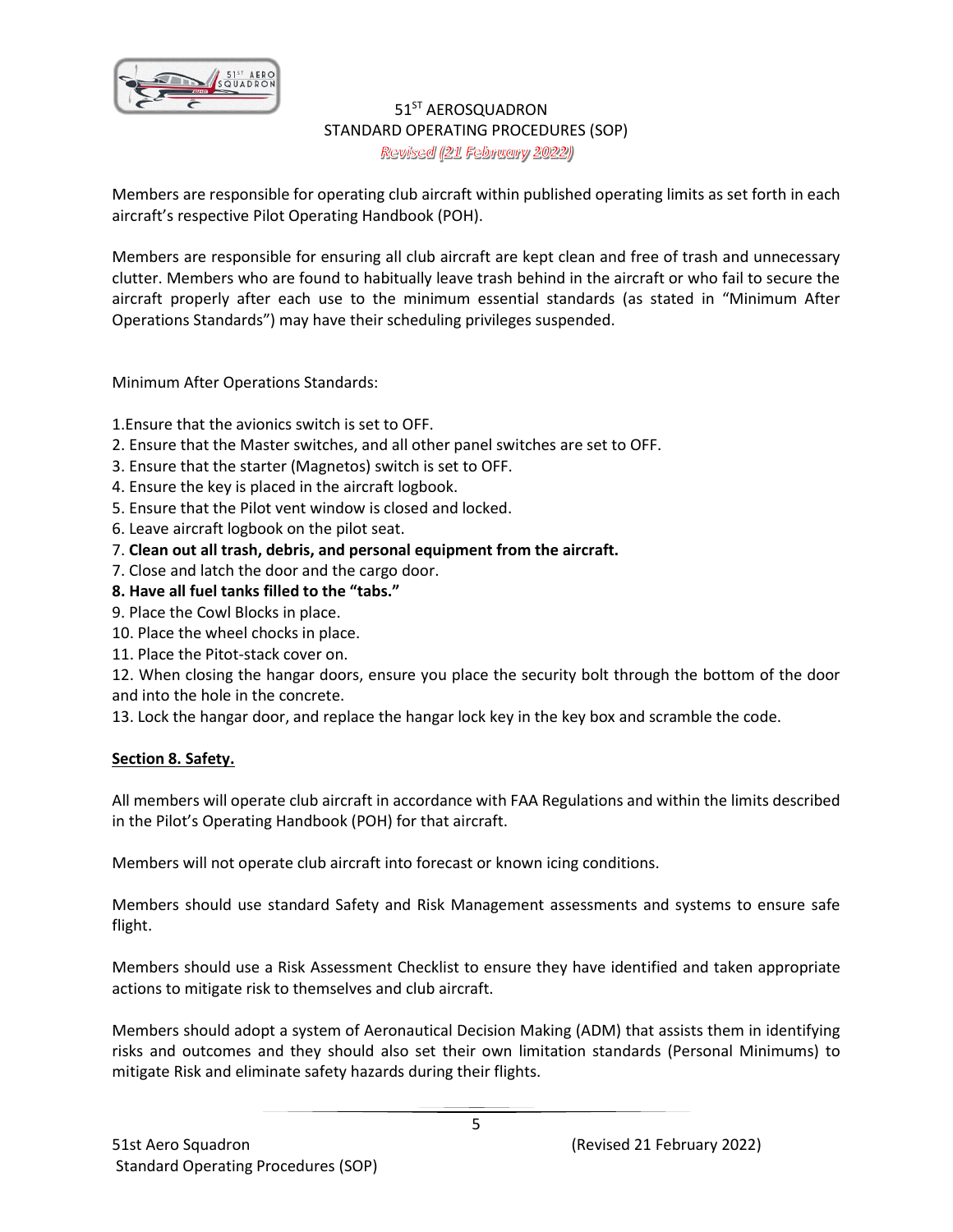

Particular Safety Hazards to be aware of, plan for, and avoid:

Get-there-Itis SCUD Running (Particularly when a VFR Pilot) Continuing VFR into IMC conditions (not being instrument rated) Loss of Situational Awareness Spatial Disorientation Flying outside the operating limits of the aircraft (too fast, too slow, too, high, too low).

Pilots In Command should identify and adopt their personal Single Pilot Resource Management System (CRM) to facilitate safe flights.

**Section 9. Passengers.** Club members may carry non-paying passengers within the limits of the weight and balance requirements and restrictions of club aircraft.

At no time will a Club member carry passenger's for hire; nor allow passengers to act as Pilot in Command, if they are not also  $51<sup>st</sup>$  Aero Squadron club members.

**Section 10. Training and Instruction.** A fundamental objective of the club is to promote general aviation and encourage club members to continue to train and develop their flying skills. The Club will carry the necessary extra insurance to cover student pilot flight training operations.

Club aircraft are for club members and duly qualified family members to use for flight instruction. Club members will only use club CFI/IIs when using club aircraft for training. No non-Club member CFI/II may give flight instruction in any club aircraft at any time.

Only club CFI/II's are authorized to conduct "Discovery" or "Introductory" flights for anyone at any time.

Members may not take club aircraft to any other airport to receive qualifying flight training from a nonclub member CFI/II.

**Section 11. Fees & Payments.** The club collects various fees and dues to cover the costs of operations.

Club New Member Fees must be paid in full prior to a new member receiving a checkout from a club CFI/II and before being given access to the online scheduling system.

Monthly dues must be paid by the first of the month by all members. All members will have a credit or debit card on file in Flight Circle and will be automatically billed for dues on or about the  $1<sup>st</sup>$  of any month. Any member failing to pay monthly dues within 48 hours of the  $1<sup>st</sup>$  day of the month, may have their scheduling and aircraft privileges suspended.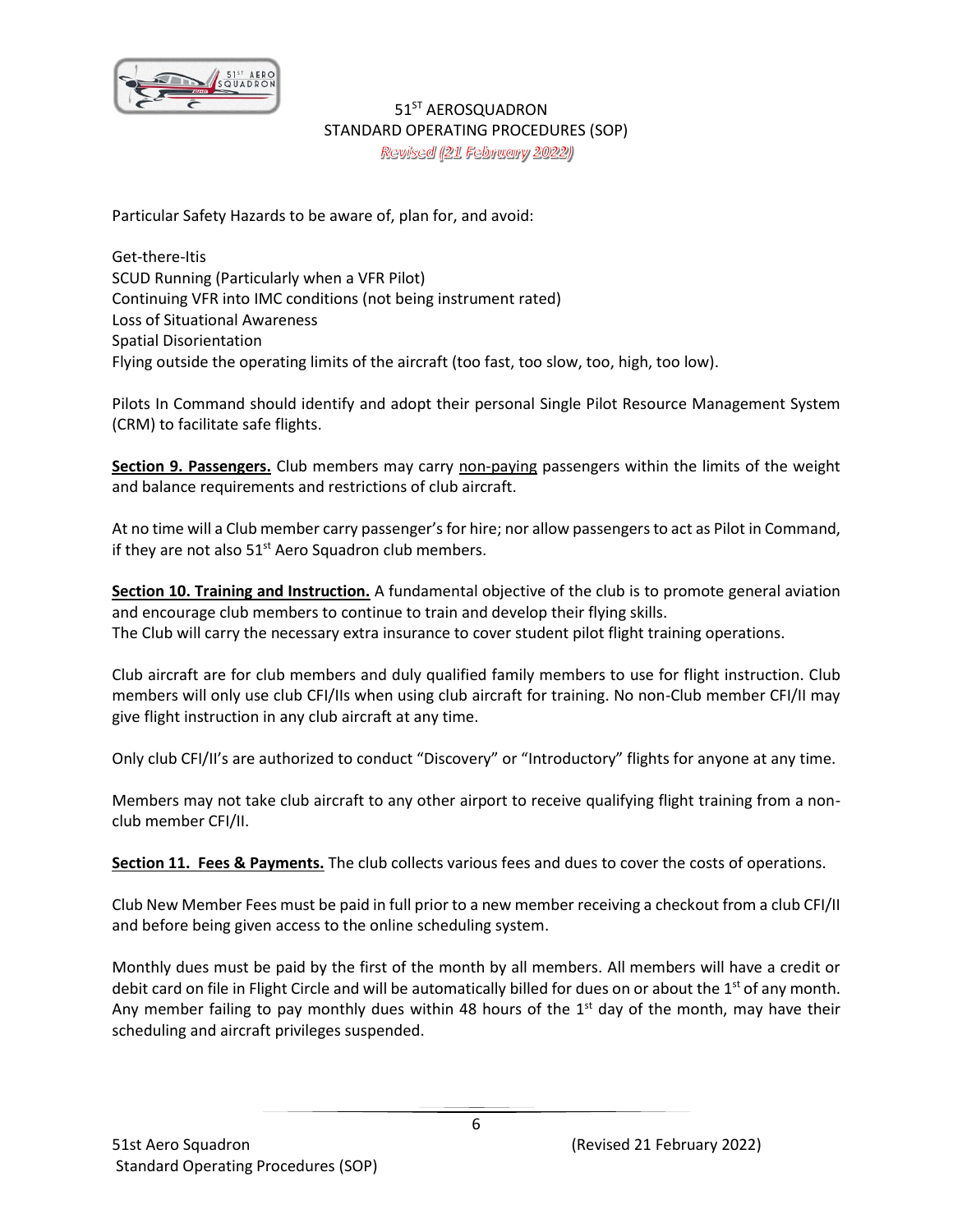

All members are required to pay all Dues, Usage Fees, or other designated payments via electronic means.

All members must have a current payment method on file in Flight Circle (Credit, Debit Card, or ACH Transfer Authorization).

Usage fees for club aircraft rental will be paid within 48 hours of the termination of the flight, using the clubs Flight Circle payment system. Members who fail to pay their usage fees within 48 hours will have their on-file credit/debit card automatically debited for the flight and are liable to having scheduling and aircraft privileges suspended.

Members' dues and aircraft usage fees are:

| N35491 | $\overline{\phantom{0}}$ | \$110.00 per tach-hour |
|--------|--------------------------|------------------------|
| N151AV | $\overline{\phantom{0}}$ | \$110.00 per tach-hour |
| N5210T | $\overline{\phantom{0}}$ | \$125.00 per tach-hour |

**Section 12. Prohibited Activities.** The club has established the following prohibitions in the use of club aircraft:

At no time is any member or members permitted to participate in or conduct "formation" flying in club aircraft. Violation of this restriction is grounds for immediate termination of membership in the club.

There is NO SMOKING, VAPING, "CHEWING" TOBACCO, or other tobacco use permitted in any club aircraft or hangars at any time.

Commercial Operations. Under no circumstances will any club member use any club aircraft for any sort of (paid) commercial flight operations.

Non-Club Instructors. At no time may a member receive qualifying flight instruction in a club aircraft from a non-club CFI/II.

Operations on Unimproved Runways. All club aircraft will be operated on improved, hard surface (concrete or asphalt) runways. Operations on grass, turf, sod, sand, gravel, or any other unimproved surface is prohibited, except in the case of an emergency.

Operations Outside of the Contiguous 48 States. Club aircraft may not be operated outside of the continental United States due to insurance restrictions and requirements.

Pilot In Command (Left Seat Occupancy). Only club members, in good standing, may occupy the left seat of club aircraft and act as Pilot-In-Command. Only CFI/II rated members may fly from either left or right seat as pilot in command. The only exception will be a rated pilot, working on their CFI rating, may fly from the right seat, but only after a check-ride from a club, rated, CFI/II.